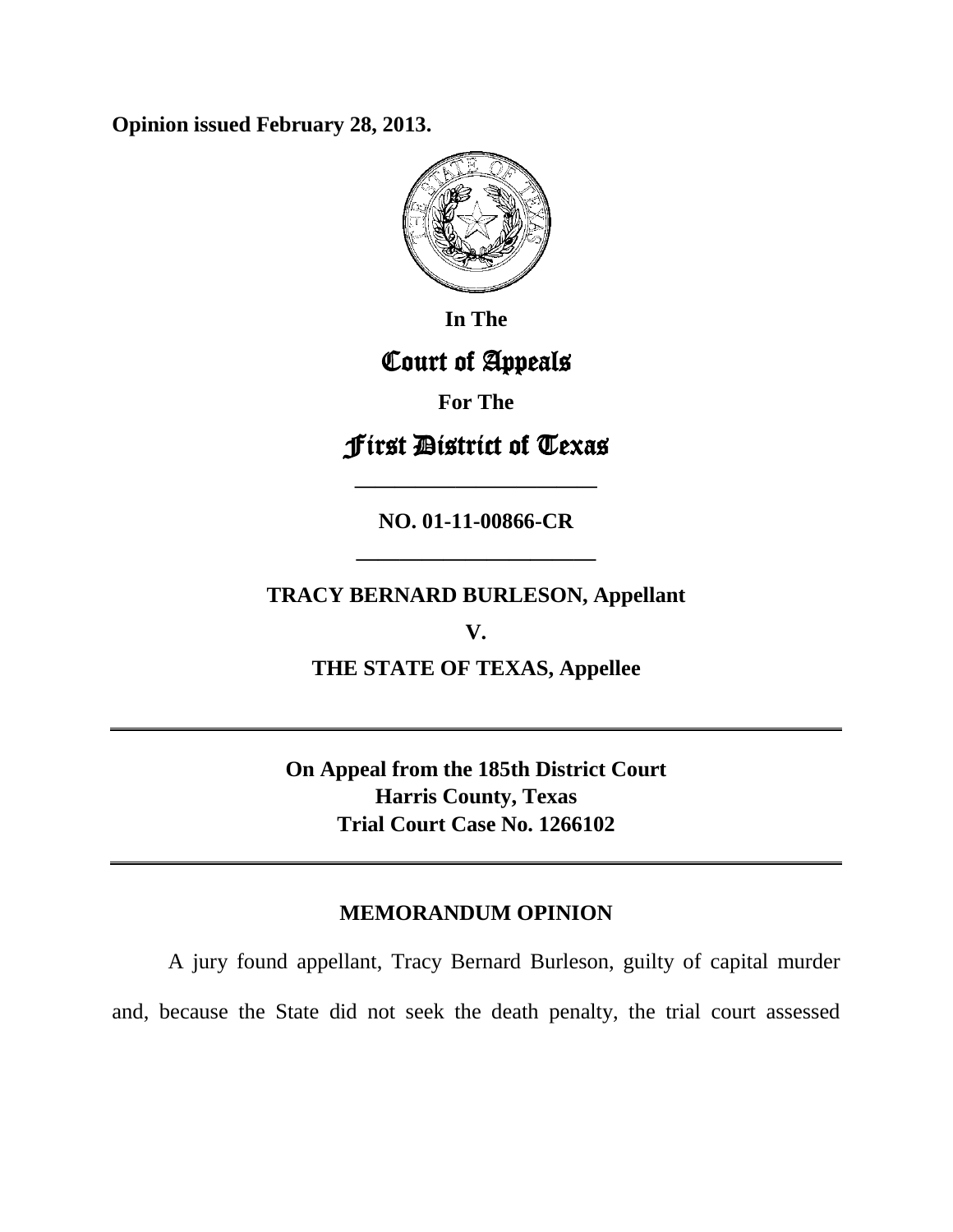punishment at confinement for life.<sup>[1](#page-1-0)</sup> On appeal, appellant contends  $(1)$  the evidence is legally insufficient, (2) there was insufficient evidence to corroborate the accomplice witness testimony, and (3) the trial court erred in failing to grant a mistrial when a motion in limine was violated. We affirm.

### **BACKGROUND**

Twenty-year-old William Fuller murdered his step-mother, Pauletta Burleson. Fuller's father, appellant, was convicted of capital muder for agreeing to pay Fuller for the murder. Fuller was 11 years old when he began living with appellant and Pauletta. Life was difficult for Fuller in appellant's home. Appellant and Pauletta fought, both verbally and physically, sometimes even using weapons. Pauletta was abusive to Fuller, who was a sickly child with sickle cell anemia. Appellant and Pauletta took government funds intended for Fuller, even after Fuller reached adulthood. Despite appellant's failure to protect Fuller from Pauletta and appellant's own abuse of Fuller, Fuller and appellant often talked and Fuller knew "all of [appellant's] secrets," including his many extramarital affairs.

Appellant would often tell Fuller that he hated Pauletta and wished he could break free from her. Appellant said, "Man, sometimes I wish she would die," but also lamented that she "don't even get sick." Beginning in 2008, appellant began

<span id="page-1-0"></span><sup>&</sup>lt;sup>1</sup> *See* TEX. PENAL CODE ANN. § 12.31(a) (Vernon 2011), § 19 .03(a)(3) (Vernon Supp. 2012).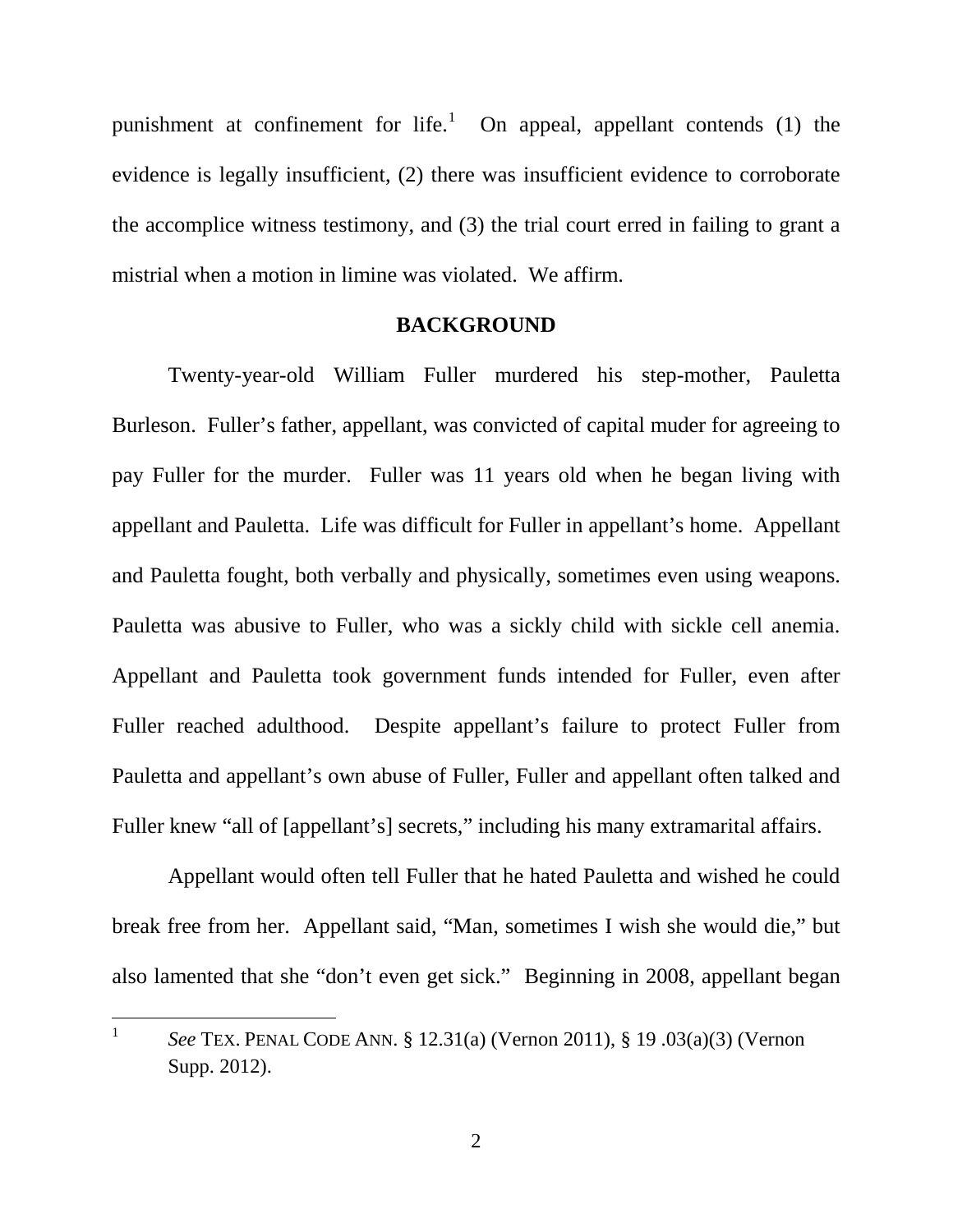asking Fuller to kill Pauletta, often resorting to tactics such as guilt and physical abuse. Additionally, appellant would promise Fuller a cut of the insurance proceeds appellant would receive as a beneficiary of Pauletta's life insurance policy. Appellant told Fuller he could not just leave Pauletta because "he had been through too much with her" and he "refused to leave without . . . her insurance money." There was also evidence that appellant had been told by the deacons of the church of which he was the pastor that he would be asked to leave his position if the deacons ever had evidence that he engaged in an extramarital affair.

In the summer of 2009, Fuller moved out of his father's and Pauletta's house and moved in with Tyonne Palmer, whom Fuller described as his best friend. Fuller became a part of Tyonne's family and cared for her and her children deeply. Tyonne, a nurse, took care of Fuller when he was sick. In fact, Fuller was hospitalized for almost a month before Pauletta was murdered and Tyonne was with him the entire time.

In the fall of 2009, Fuller introduced Tyonne to appellant at his church. Though appellant was still married to Pauletta and Tyonne was merely separated from her husband, appellant and Tyonne soon began a sexual relationship. Appellant and Tyonne became engaged to be married, took family pictures together, and represented to Tyonne's friends and family that they were going to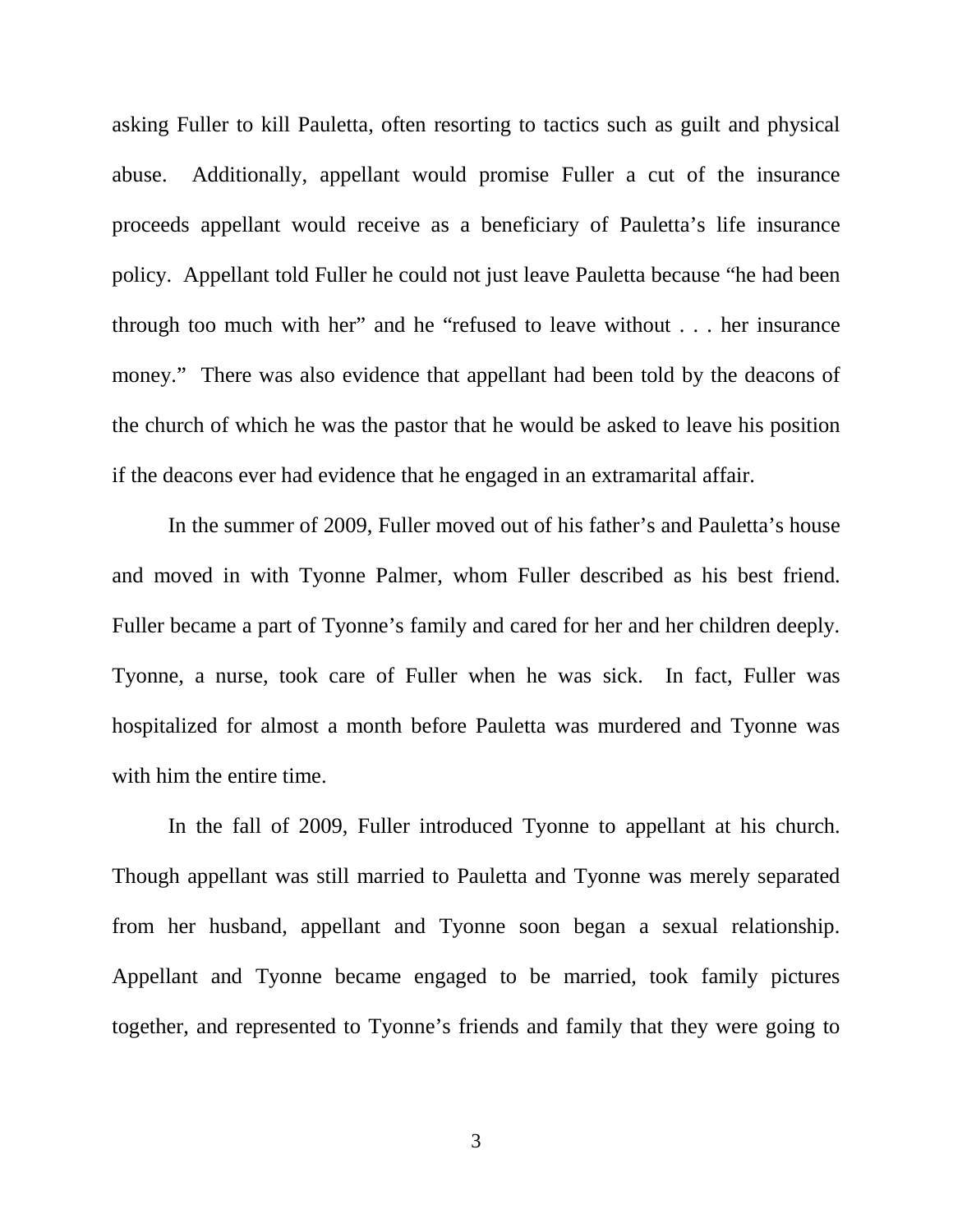get married soon. Fuller testified that he was not upset when his father began dating Tyonne.

After appellant and Tyonne began their relationship, they soon began to work together "as a pair" to convince Fuller to murder Pauletta. Appellant again promised Fuller a portion of Pauletta's insurance money and Tyonne's car if he would commit the murder. Tyonne meanwhile acquired a gun that Fuller could use. On May 18, 2010, Fuller finally agreed to appellant's plan and he and appellant discussed how he should carry out the murder.

On that evening, appellant and Pauletta got into an argument in their front yard. They were yelling and cursing so loudly that the neighbors could hear them several houses away. Appellant, using a walkie-talkie phone, "chirped" Fuller and told him to come over and "do it right then." Fuller took Tyonne's gun and walked over to his father's house. When he got there, appellant and Pauletta were arguing in the front yard. Fuller walked past them into the house. Appellant followed soon after, verified that Fuller had the gun, and indicated to Fuller that he would distract Pauletta so that Fuller could shoot her.

Appellant went back outside, stood in front of his car, which was parked in the driveway, and resumed his argument with Pauletta, who was sitting in a lawn chair facing the street. Fuller walked out of the house, walked up behind Pauletta, aimed the gun down at the back of her head, and shot her once. Fuller then stood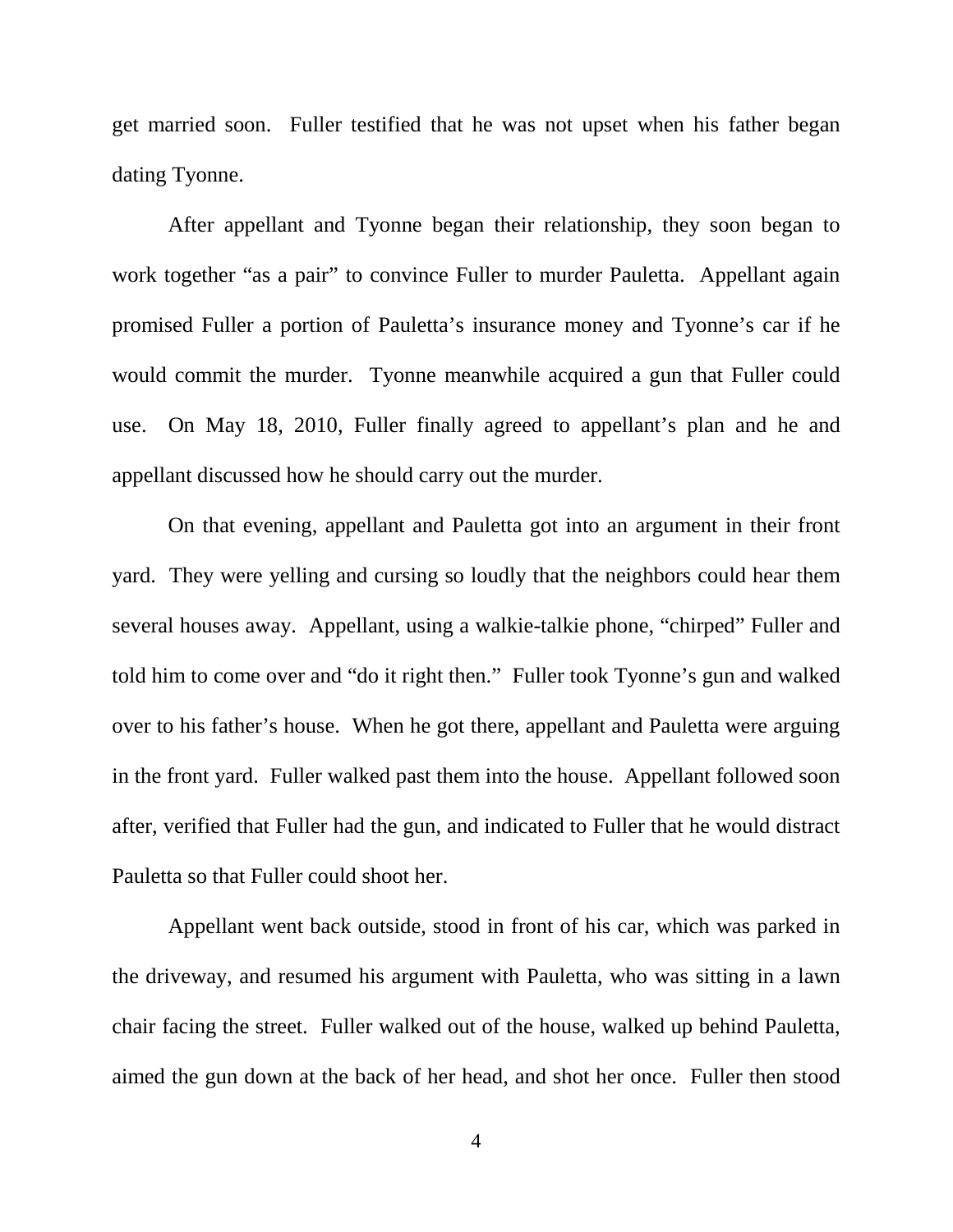there frozen, until appellant shook him and told him to "get out of there so they could call the laws." He also told Fuller to get rid of the gun.

Tyonne then picked up Fuller, drove him to her cousin's house so that he could shower, and helped him dispose of the gun by throwing it over an embankment near a bayou.

After the shooting, appellant called 911 screaming, "Somebody shot my wife! Somebody shot my wife!" When police first saw appellant he had blood on his shirt. He then lay down on the body saying, "get up Pauletta, get up, Pauletta." The responding officer had appellant sit in the patrol car, where the officer bagged his hands and cuffed his wrists so that he could continue investigating. No gunshot residue was on appellant. Appellant professed his innocence, claiming that he had driven to the store, purchased a candy bar and drink, which he had in the car on the way home. When he arrived home, he discovered Pauletta's body lying in the yard.

When police confronted him with evidence that the store was closed during the time he claimed to have been there, appellant changed his story and said that he just drove to the store, but turned around when he saw that it was closed. He told police that felt like he needed an alibi, so he lied about going in the store.

Despite his claim not to have been there at the time, there was evidence indicating that appellant was in fact at the scene of the crime during the murder.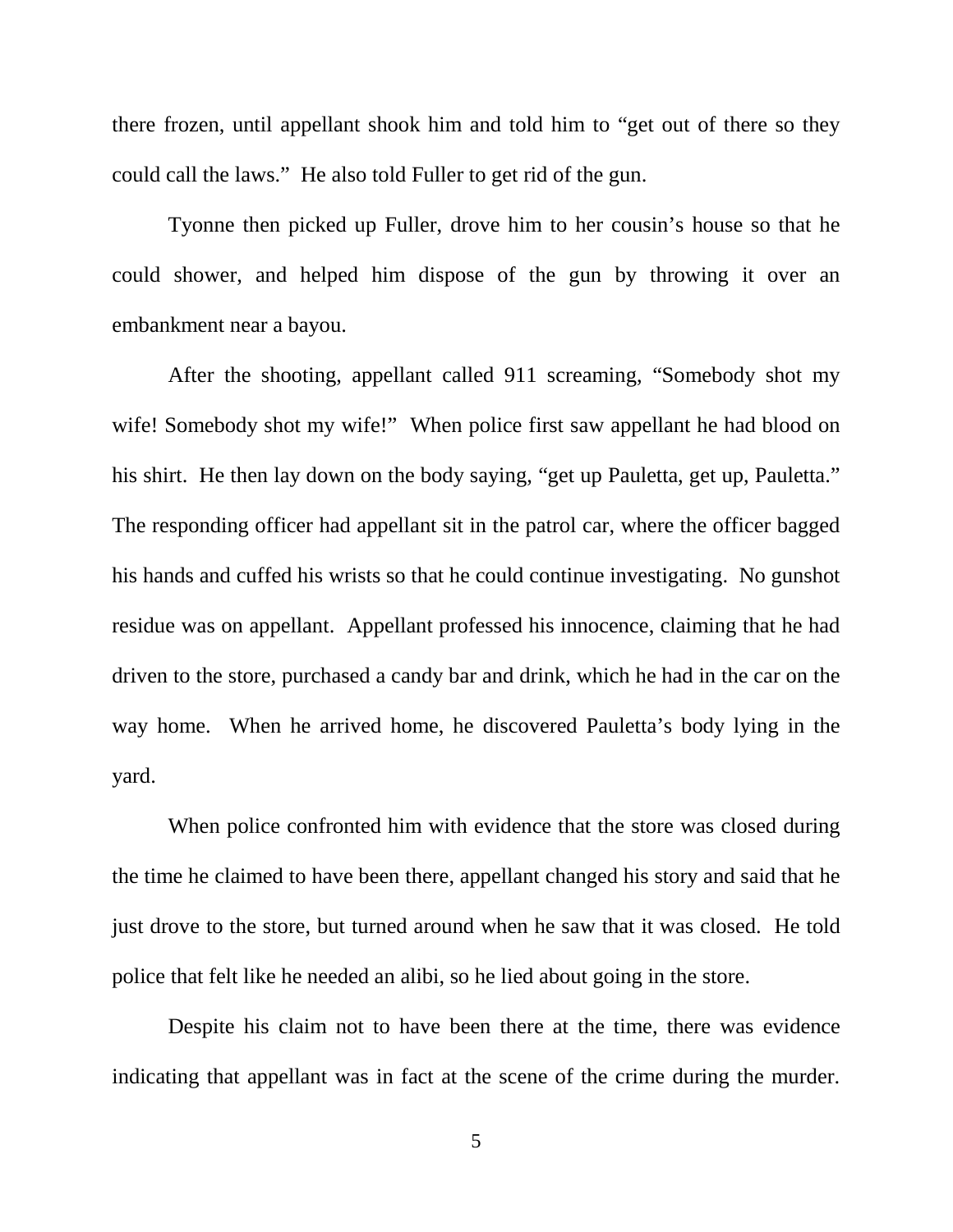Neighbors heard a man and a woman arguing right before the murder, and appellant even admitted arguing with Pauletta that evening. Pauletta's blood was found on the grill of appellant's car and on appellant's keys. And a spent shell casing, which had not been run over, was found right next to the tire of appellant's car, indicating that the car had been sitting there when the shell was ejected.

Two days after the murder, Fuller and Tyonne also began having a sexual relationship. Fuller even got Tyonne's lips tattooed on his neck. However, a week after the murder, appellant moved into Tyonne's house. After appellant and Fuller got into an argument over Tyonne, and after Fuller told appellant that he wanted to turn himself in, appellant kicked Fuller out of the house.

Fuller soon revealed to a family friend, Perette Rhodes, that he had shot Pauletta. He also told Rhodes that appellant had asked him to murder Pauletta and had promised him a portion of Pauletta's insurance money. Rhodes then called police and told them that Fuller would be a gas station, where police went and arrested him.

Though Fuller initially denied or minimalized his own involvement in the shooting, he eventually told police that appellant had asked him to murder Pauletta. Although Fuller testified that he was "not a hired killer," and that he killed Pauletta because he hated her and wanted to end the years of abuse, he also consistently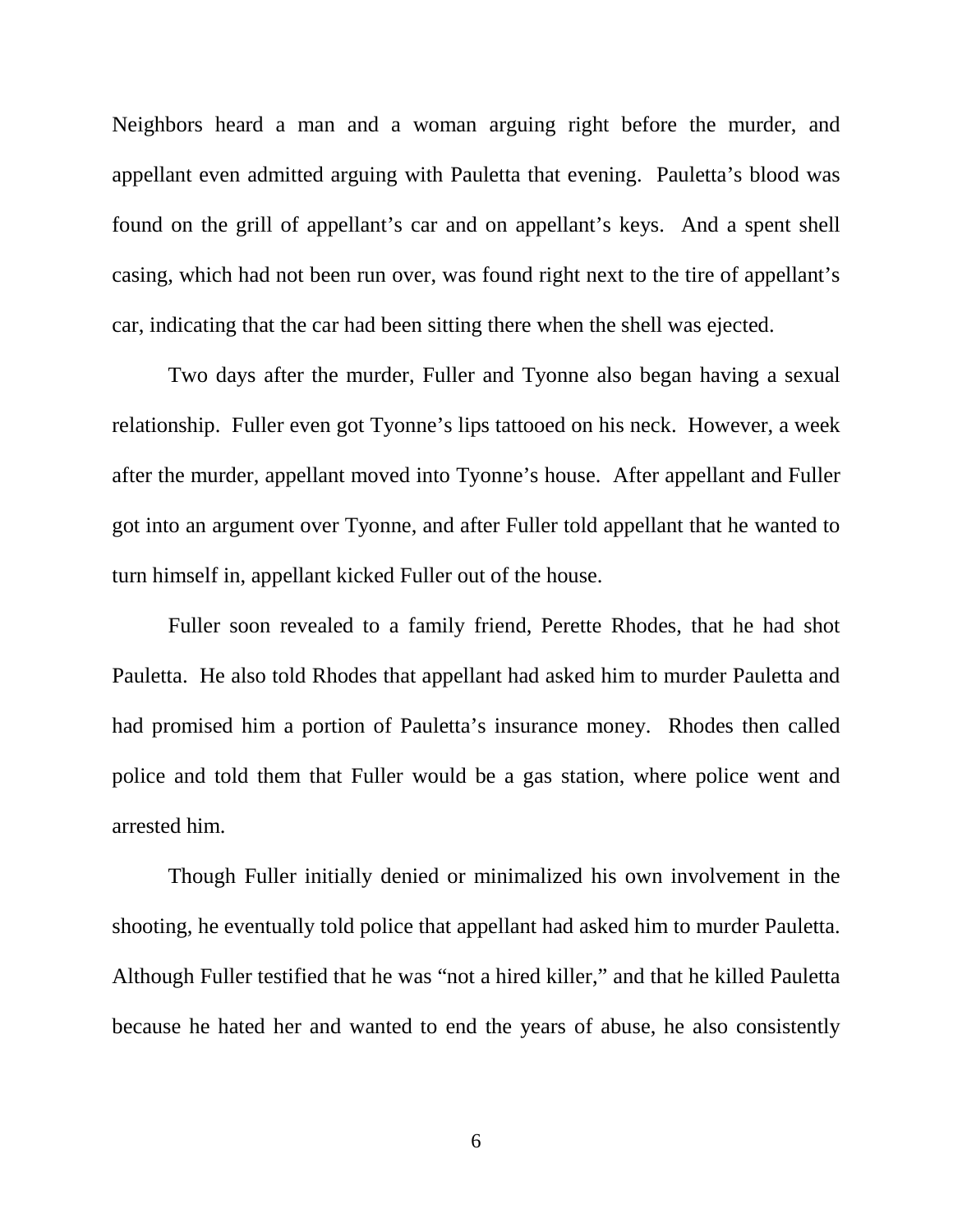stated that appellant had promised him a portion of Pauletta's insurance money if he committed the murder.

### **SUFFICIENCY OF THE EVIDENCE**

In his first point of error, appellant contends "the evidence was insufficient to support a conviction for capital murder as to the remuneration element since it was undisputed that Fuller was not employed to commit the murder for money." Essentially, appellant argues that Fuller killed Pauletta because she was abusive to him and that, absent evidence of a more than "an offer to pay" Fuller, the evidence is insufficient to prove capital murder.

When reviewing the legal sufficiency of the evidence, we examine all of the evidence in the light most favorable to the verdict and determine whether a rational trier of fact could have found the essential elements of the offense beyond a reasonable doubt. *Jackson v. Virginia*, 443 U.S. 307, 319 (1979); *Brooks v. State*, 323 S.W.3d 893, 895 (Tex. Crim. App. 2010); *Ervin v. State*, 331 S.W.3d 49, 54 (Tex. App.—Houston [1st Dist.] 2010, pet. ref'd). Our review includes both direct and circumstantial evidence, as well as any reasonable inferences that may be drawn from the evidence. *Clayton v. State*, 235 S.W.3d 772, 778 (Tex. Crim. App. 2007). Although we consider all evidence presented at trial, we do not reevaluate the weight and credibility of the evidence and substitute our judgment for that of the fact finder. *Williams v. State*, 235 S.W.3d 742, 750 (Tex. Crim. App. 2007).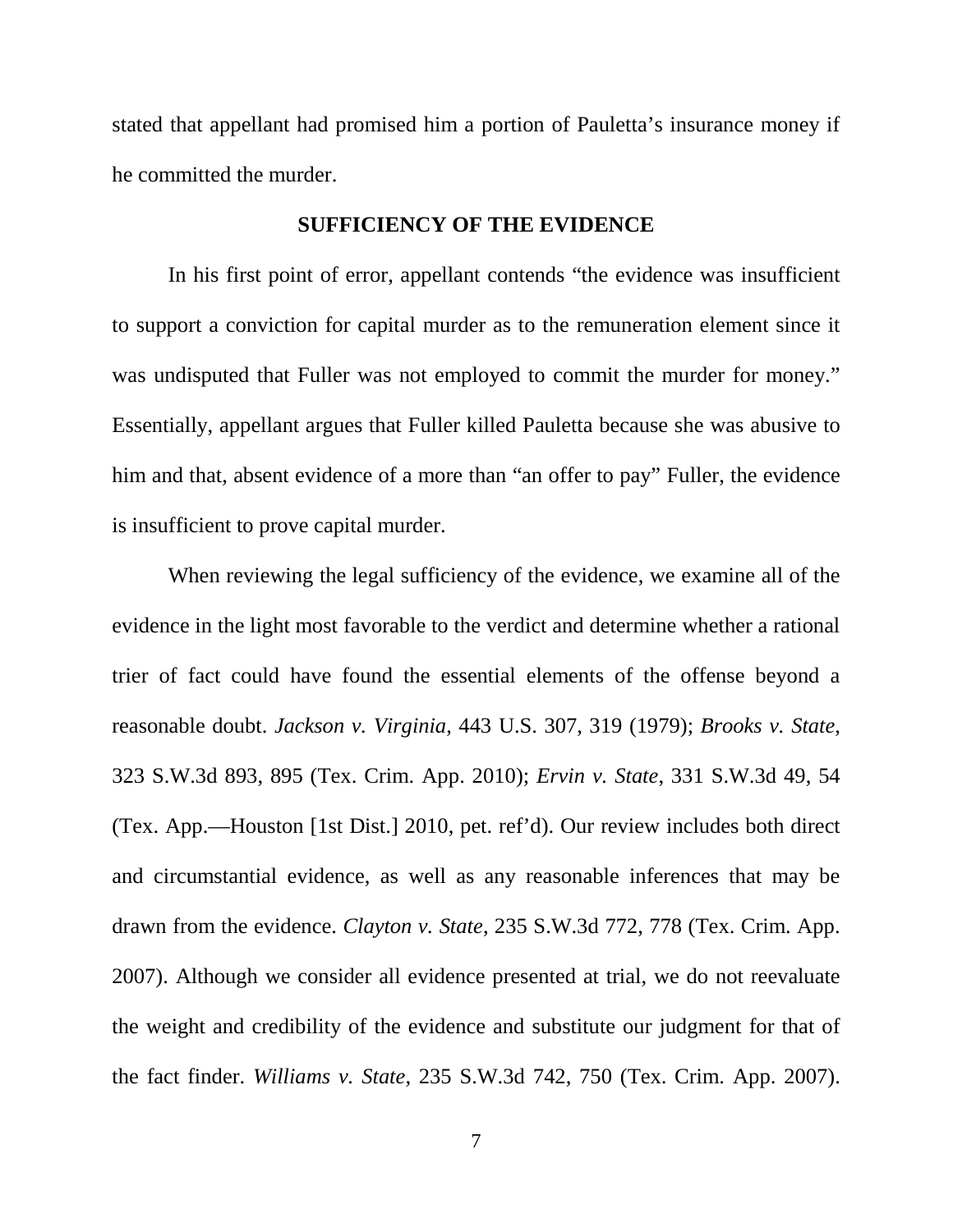Because the jury is the sole judge of the credibility of witnesses and of the weight given to their testimony, any conflicts or inconsistencies in the evidence are resolved in favor of the verdict. *Wesbrook v. State*, 29 S.W.3d 103, 111 (Tex. Crim. App. 2000).

A person commits capital murder if he intentionally commits murder by employing another person "to commit the murder for . . . the promise of remuneration." TEX. PENAL CODE ANN. § 19.03(a)(3) (Vernon Supp. 2012). Murder is properly defined as "intentionally or knowingly caus[ing] the death of an individual," or "intend[ing] to cause serious bodily injury and commit[ing] an act clearly dangerous to human life that causes the death of an individual." *Id.* § 19.02(b)(1)–(2) (Vernon 2011). Remuneration occurs when an "actor kills a victim in order to receive a benefit or financial settlement paid upon the death of the victim." *Beets v. State*, 767 S.W.2d 711, 737 (Tex. Crim. App. 1987); *see also Rice v. State*, 805 S.W.2d 432, 434 (Tex. Crim. App. 1991). Remuneration "does not require the narrow construction requiring payment by a principal to an agent," but is "given a broad definition[,] which . . . includes the idea of a reward given or received because of some act." *Rice*, 805 S.W.2d at 434.

Appellant, relying on *Hobbs v. State*, 548 S.W.2d 884 (Tex. Crim. App. 1977), argues that appellant did not "employ" Fuller to kill Pauletta because, even though there is evidence that he offered Fuller a portion of Pauletta's insurance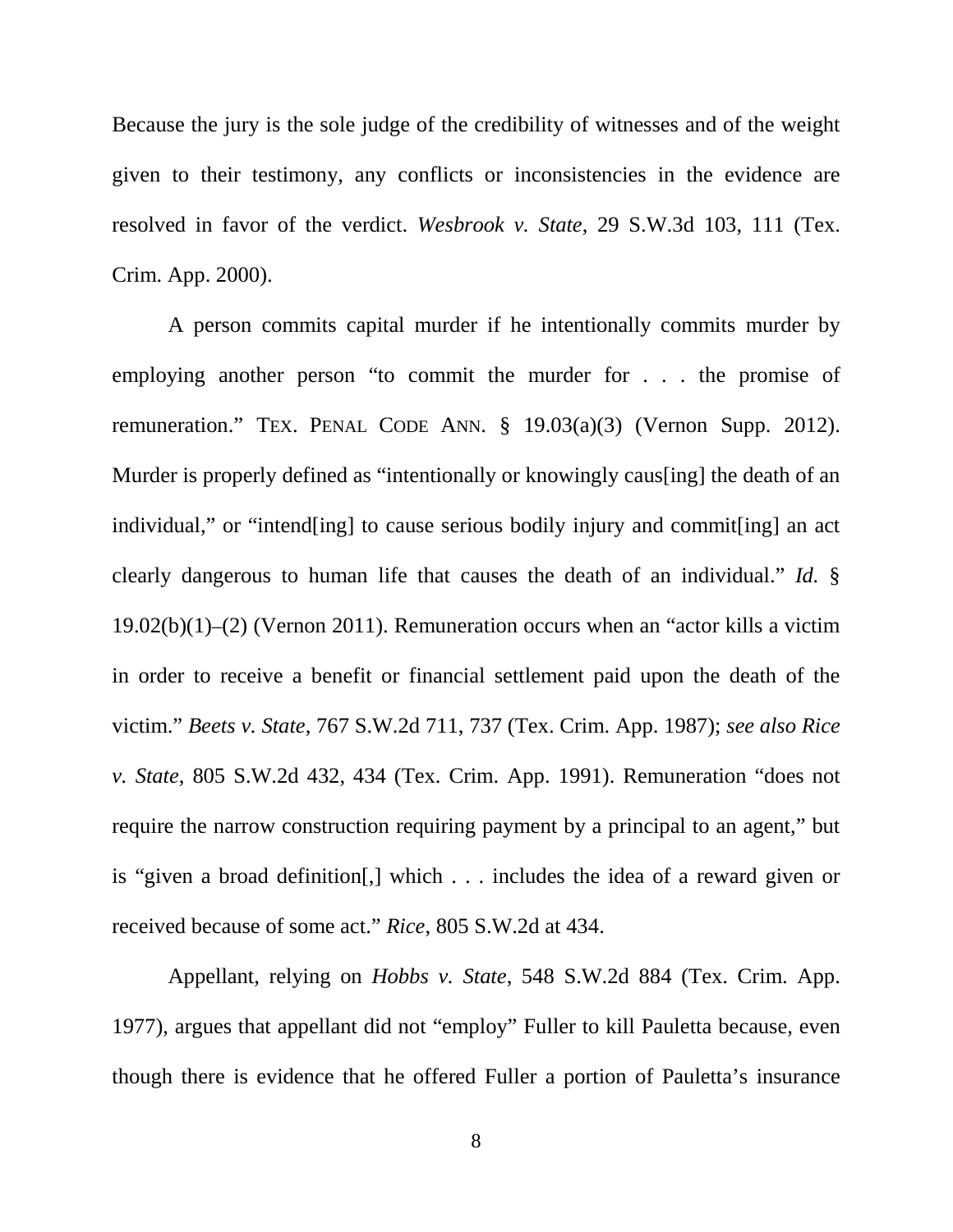benefits, Fuller testified that he killed Pauletta to end years of abuse by her. Appellant points out that Fuller testified that he was not "a hired killer."

In *Hobbs*, the court did not evaluate the sufficiency of the evidence necessary to prove the element of remuneration. Instead, the *Hobbs* court was asked to decide whether an indictment alleged the offense of capital murder. *Id.* at 885–86. In doing so, the court held that an indictment was defective because it alleged a mere "promise to pay" remuneration to the gunman to commit murder, without also "reciting that [Hobbs] hired or employed [the gunman] or that [the gunman] accepted the offer of employment or that [the gunman] did any act demonstrating that he relied on [Hobbs's] promise [of remuneration]." *Id.*

Here, Fuller accepted appellant's offer of employment and acted in reliance on appellant's promise, i.e., Fuller committed the murder after being promised money for doing so, as evidenced by the testimony below:

Fuller: [F]irst [appellant] would just ask me to do it, then he would say, Well, you not my son. Some days he would get mad and fight on me, then he would come back and apologize and cry and was like, Man, I just want to be with y'all. And he would say, Hey, man, you would even get some money. He was like, Ty even say she'll give you her car if you do it. So, he would come at me different ways to try to get me to do it.

Fuller testified that appellant asked him to kill Pauletta many times, beginning in 2008. Fuller explained that "[a]ny time appellant was asking me to kill Paulette," he would offer to "give me some stacks because he had a hundred-thousand-dollar

9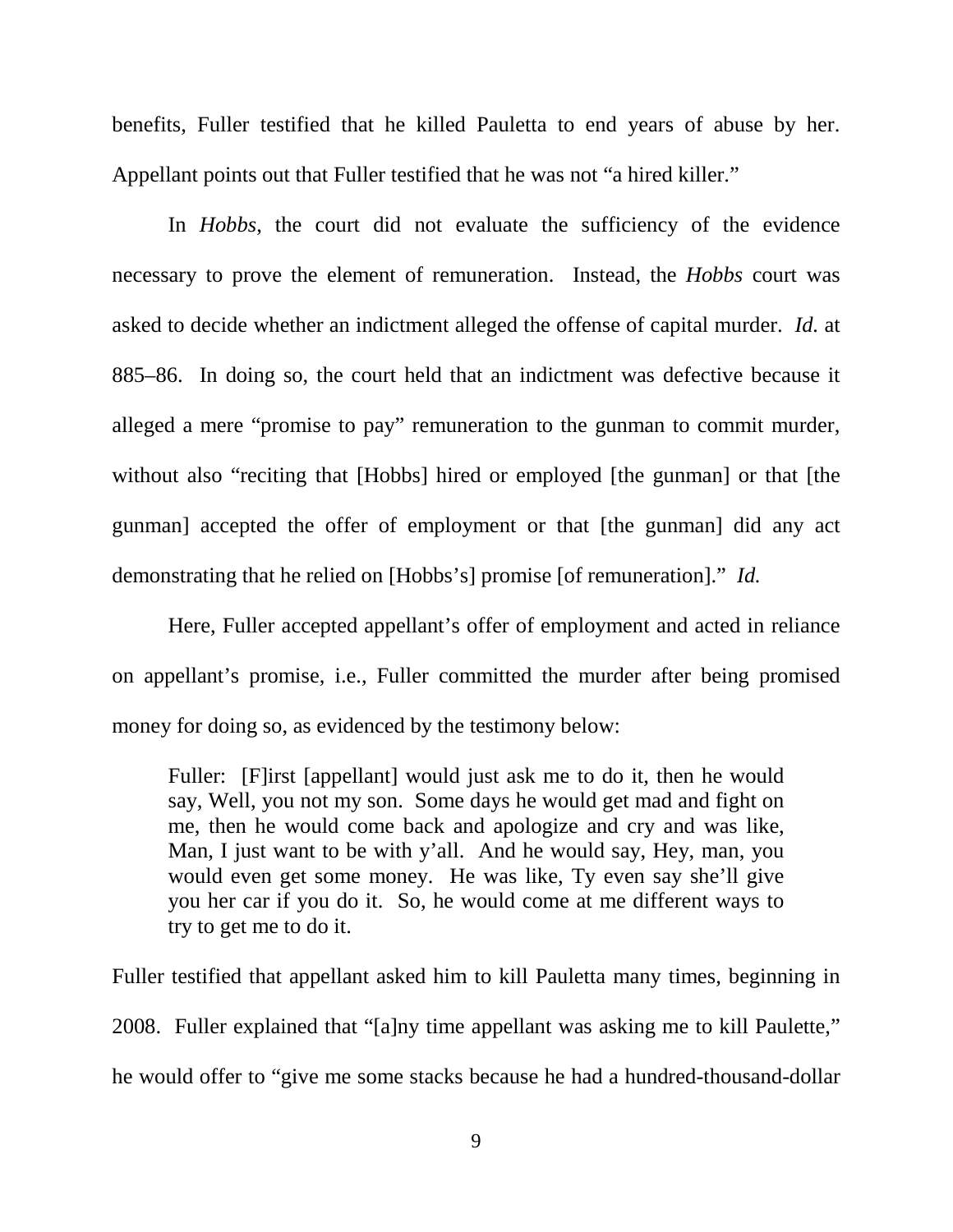policy on her."<sup>[2](#page-9-0)</sup> When Fuller "told [Rhodes] the whole scenario" of his involvement with the murder, he said that he committed the crime "because [his] dad asked [him] to" and "[t]hat [appellant] was going to give [Fuller] some money out of the insurance policy." In a separate conversation with Rhodes that was recorded by police, Fuller stated that appellant promised to give him money to commit the murder. Fuller repeated this information in his interview with police. Fuller also testified that, after the murder, he discussed the insurance policy with appellant again after appellant learned that he would only receive \$30,000 as beneficiary—not the \$100,000 he had expected. In both his trial testimony, and in his discussions with Rhodes and police before trial, Fuller consistently stated that he was going to receive a portion of the insurance money that appellant anticipated receiving as a beneficiary of Pauletta's insurance police.

In *Johnson v. State*, 208 S.W.3d 478 (Tex. App.—Austin 2006, pet. ref'd), the defendant was convicted as a party to capital murder for remuneration after her lover killed her husband. *Id.* at 486–92. On appeal, the defendant argued that the evidence was insufficient to prove that the murder was committed for remuneration. *Id.* at 486. The court of appeals stated that "in order to convict [the defendant] as a party to capital murder for remuneration, it was necessary for the

<span id="page-9-0"></span> <sup>2</sup> By "stacks" appellant meant cash, though at times the evidence indicated \$2,000 and other times indicated \$3,000. The exact amount is irrelevant to this discussion because the jury charge require proof of "money," but did not specify an amount.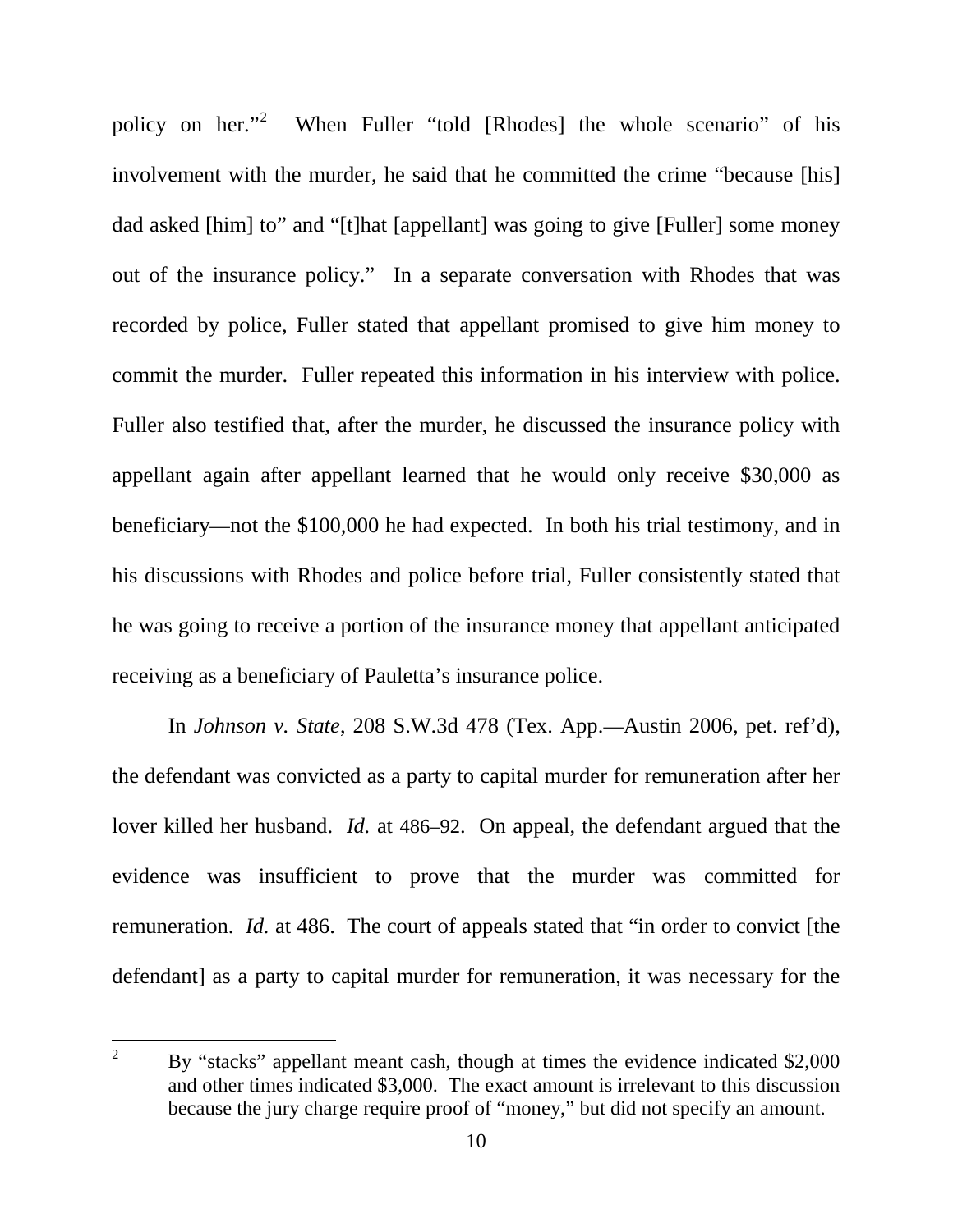State to prove at [the defendant's] trial that [her lover], the primary actor, killed [the defendant's husband] for remuneration." *Id.* at 496. The court then examined the evidence to determine whether it was sufficient to show that the lover committed the murder for remuneration. *Id.* In concluding that the evidence was sufficient to prove that defendant's lover killed the victim for remuneration, the court noted that the "[lover] knew that [the deceased husband] was a wealthy man, and the jury could reasonable infer that [the lover] knew that [the defendant] was the primary beneficiary under [the deceased husband's] will." *Id.* The appeals court held that, from such evidence the jury could logically infer that the defendant's lover "anticipated that she would indirectly share the money and assets that would flow to [the defendant] under the terms of [the deceased husband's] will." *Id.*

Similarly, in this case, the jury could reasonably conclude that Fuller believed that he would share in the benefits that appellant would receive as a beneficiary of Pauletta's life insurance. Although Fuller testified that he was not a "hired killer," there is no requirement that the State prove that remuneration was the only motivating factor for the killing. Indeed, the killer in *Johnson* also had a reason other than remuneration for killing the victim, i.e., eliminating a romantic rival. Therefore, although Fuller may have also killed Pauletta because he hated her and wanted to end her abuse, the record, as detailed above, also contains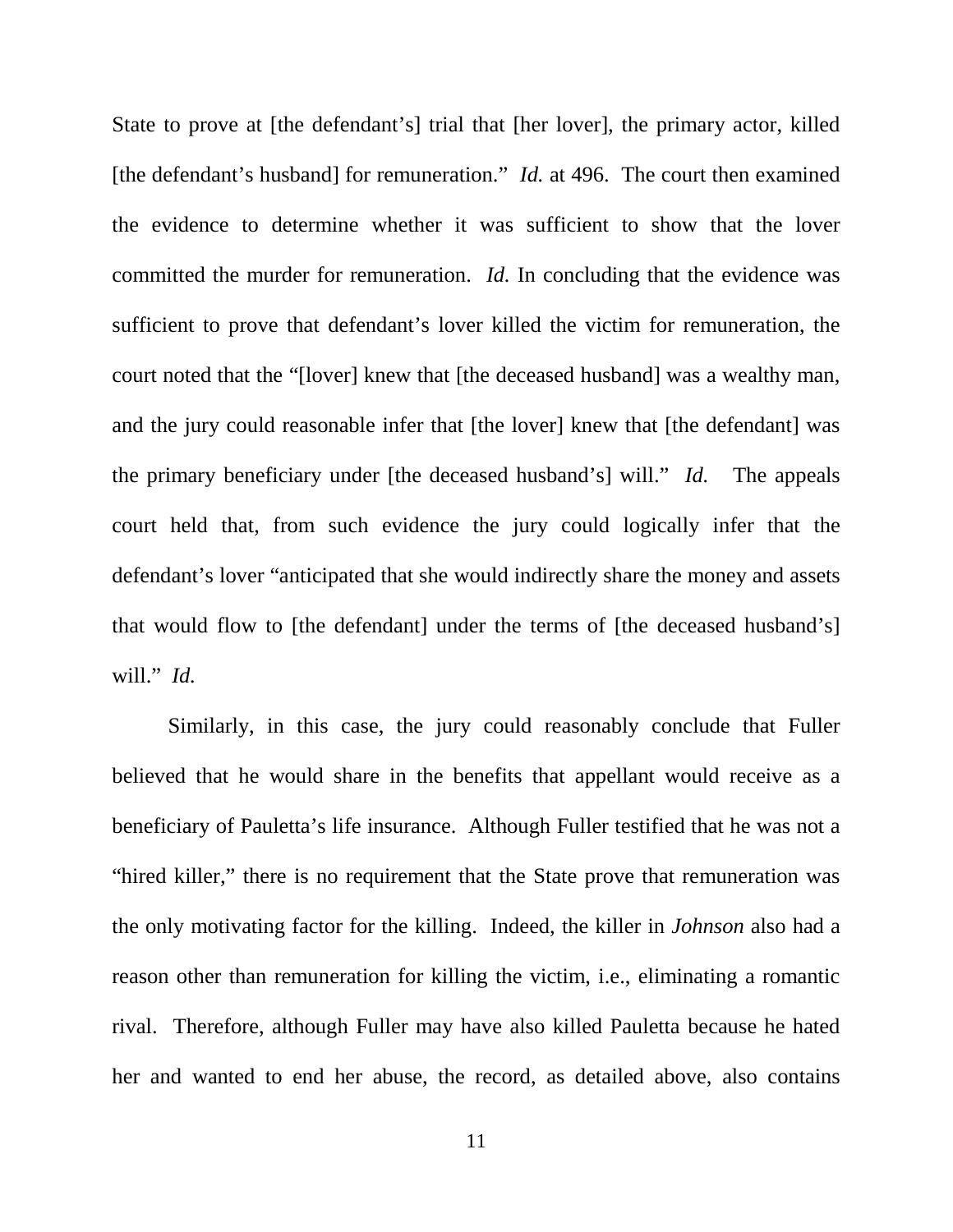sufficient evidence to show that he also killed her because of appellant's promise of remuneration.

We overrule point of error one.

#### **CORROBORATION OF ACCOMPLICE TESTIMONY**

Article 38.14 of the Code of Criminal Procedure provides that, "A conviction cannot be had upon the testimony of an accomplice unless corroborated by other evidence tending to connect the defendant with the offense committed; and the corroboration is not sufficient if it merely shows the commission of the offense." TEX. CODE CRIM. PROC. ANN. art. 38.14. In points of error two and three, appellant contends there was insufficient evidence to corroborate Fuller's testimony regarding (1) remuneration and (2) appellant's participation in the murder.

To measure the sufficiency of the corroborating evidence, we eliminate the accomplice evidence from the record and determine whether the remaining inculpatory evidence tends to connect the defendant to the offense. *Malone v. State*, 253 S.W.3d 253, 257 (Tex. Crim. App. 2008). In applying this standard, we view the evidence in the light that most favors the jury's verdict. *Brown v. State*, 270 S.W.3d 564, 567 (Tex. Crim. App. 2008) (citing *Gill v. State*, 873 S.W.2d 45, 48 (Tex. Crim. App. 1994)). We consider the combined weight of the nonaccomplice evidence, even if that evidence is entirely circumstantial. *Saunders v.*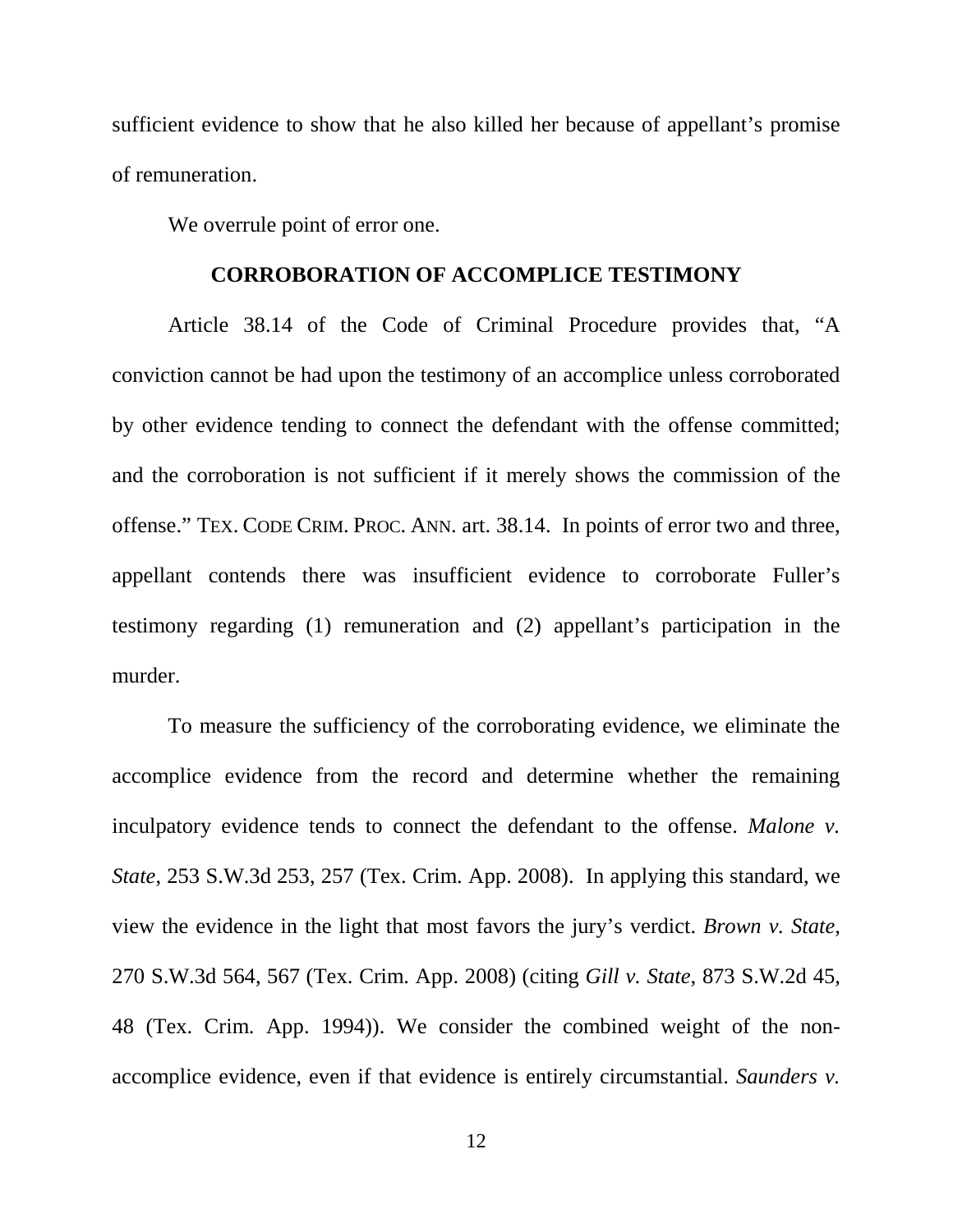*State*, 817 S.W.2d 688, 692 (Tex. Crim. App. 1991). Corroborating evidence that shows only that the offense was committed is not sufficient. TEX. CODE CRIM. PROC. ANN. art. 38.14, 38.141(b) (Vernon 2012); *Castillo v. State*, 221 S.W.3d 689, 691 (Tex. Crim. App. 2007). Yet, the corroborating, i.e., non-accomplice, evidence need not be sufficient, by itself, to establish that the accused is guilty beyond a reasonable doubt. *Long v. State*, 245 S.W.3d 563, 568 (Tex. App.— Houston [1st Dist.] 2007, no pet.).

Likewise, the corroborating evidence need not directly link the accused to the offense. *Castillo*, 221 S.W.3d at 691. Circumstances that appear insignificant may constitute sufficient evidence of corroboration. *Malone v. State*, 253 S.W.3d at 253, 257 (Tex. Crim. App. 2008). Though "mere presence" is insufficient corroboration, evidence that the accused was at or near the scene when or about when it was committed may sufficiently tend to connect the accused to the crime, provided the evidence is "coupled with other suspicious circumstances." *Id.*

Because each case must rest on its own facts, corroboration does not require a set quantum of proof. *Id.* The single requirement is that "some" non-accomplice evidence, on which rational jurors could properly rely, *see id.,* tends to connect the accused to the commission of the offense. *Long*, 245 S.W.3d at 568–69 (citing *Castillo,* 221 S.W.3d at 691).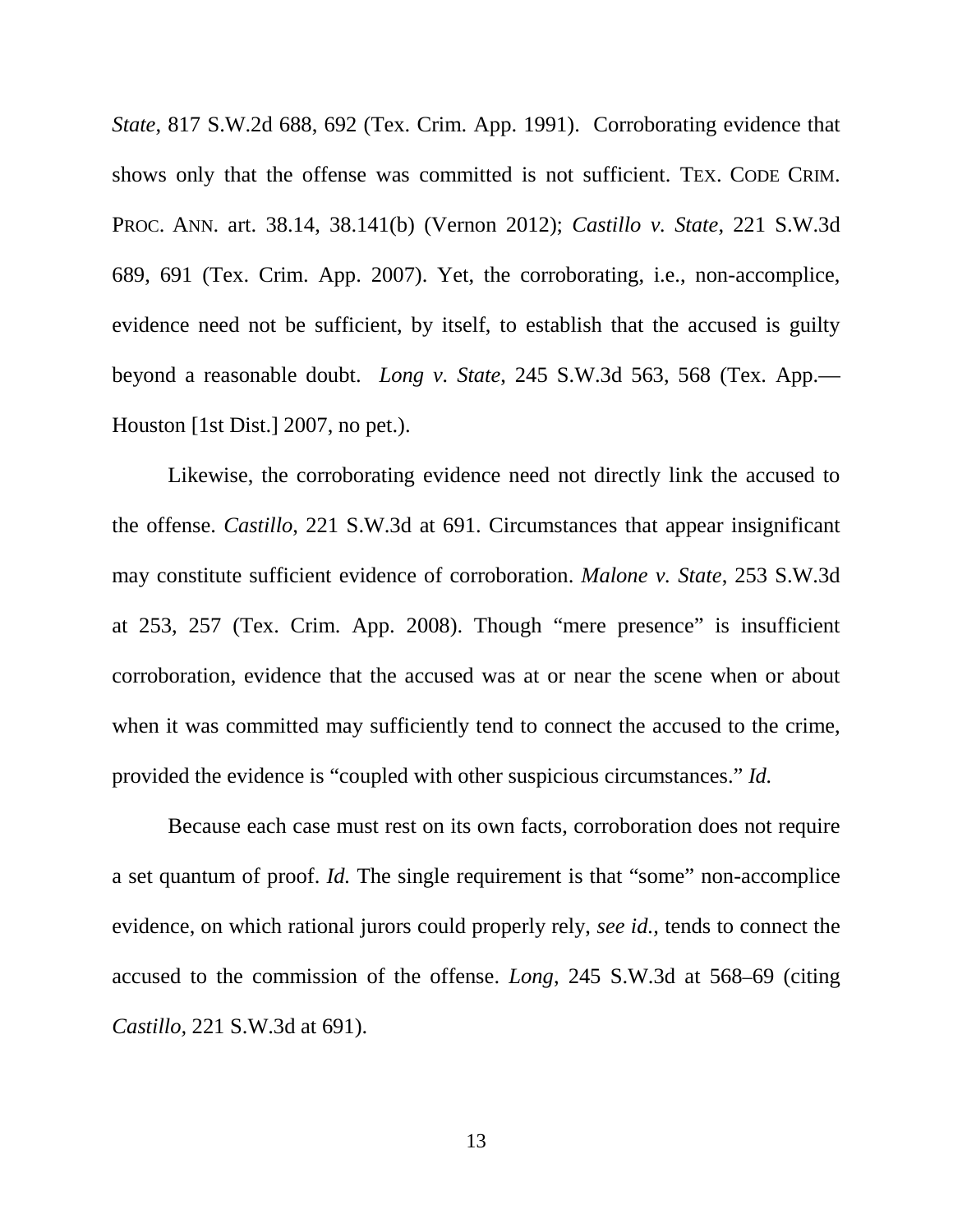## *Remuneration*

Appellant, relying on *Roy v. State*, 891 S.W.2d 315, 322 (Tex. App.—Fort Worth 1994, no pet.), argues that "since remuneration is a main component of 'the offense committed,' as worded in the accomplice witness rule, it stands to reason that corroboration is required on that element." In *Roy*, the court held that when the State relies on the confession of an accused to support a conviction, there must be independent evidence—including evidence corroborating remuneration—that tends to establish the "corpus delicti" of the offense. 561 S.W.2d at 322.

However, the Court of Criminal Appeals has specifically held that "there is no requirement that the non-accomplice testimony corroborate the accused's connection to the specific element which raises the offense from murder to capital murder." *Joubert v. State*, 235 S.W.3d 729, 731 (Tex. Crim. App. 2007); *see also Vasquez v. State*, 56 S.W.3d 46, 48 (Tex. Crim. App. 2001); *Holladay v. State*, 709 S.W.2d 194, 199 (Tex. Crim. App. 1986). Indeed, the Court of Criminal Appeals has held such in cases in which the element raising murder to capital murder was remuneration. *See Anderson v. State*, 717 S.W.2d 622, 630–31 (Tex. Crim. App. 1986) (rejecting defendant's argument that State was required to corroborate accomplice witness's testimony regarding remuneration).

In light of the Court of Criminal Appeals' clear holdings on this issue, we decline appellant's invitation to extend the reasoning of *Roy* to require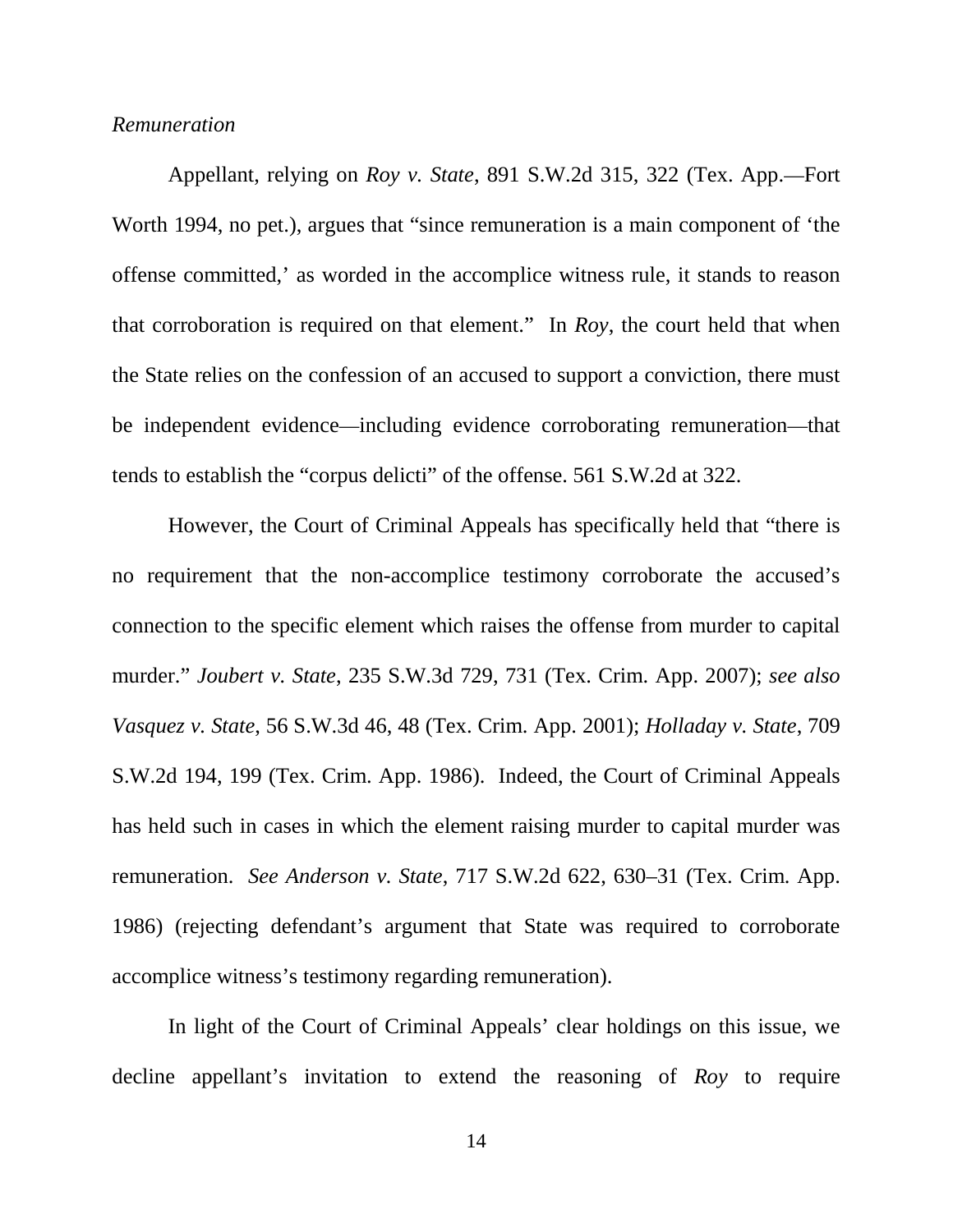corroboration of an accomplice witness's testimony regarding the remuneration element of capital murder.

## *Defendant's Participation in Murder*

Appellant also argues that, absent Fuller's testimony, the evidence merely places him at the scene of the crime. It is true that "mere presence" is insufficient corroboration. *See Malone*, 253 S.W.3d at 257. However, evidence that the accused was at or near the scene when or about when it was committed may sufficiently tend to connect the accused to the crime, provided the evidence is "coupled with other suspicious circumstances." *Id.*

Here, there are "other suspicious circumstances." For example, appellant initially claimed that he was not present when Pauletta was shot because he had driven to a convenience store, gone inside, bought corn chips and a Baby Ruth candy bar, which he then ate in the car. When confronted by the fact that there were no wrappers in the car, appellant claimed that he threw them out of the way home. Finally, however, after police told him that the store was actually closed at the time he claimed to have been there, appellant claimed that he drove to the store, but turned around when he realized that it was closed. He admitted lying to the police because he did not have an alibi during the time of the murder.

Appellant also lied to police about his relationship with Tyonne. He initially described her to police as Fuller's girlfriend. He later admitted that he was having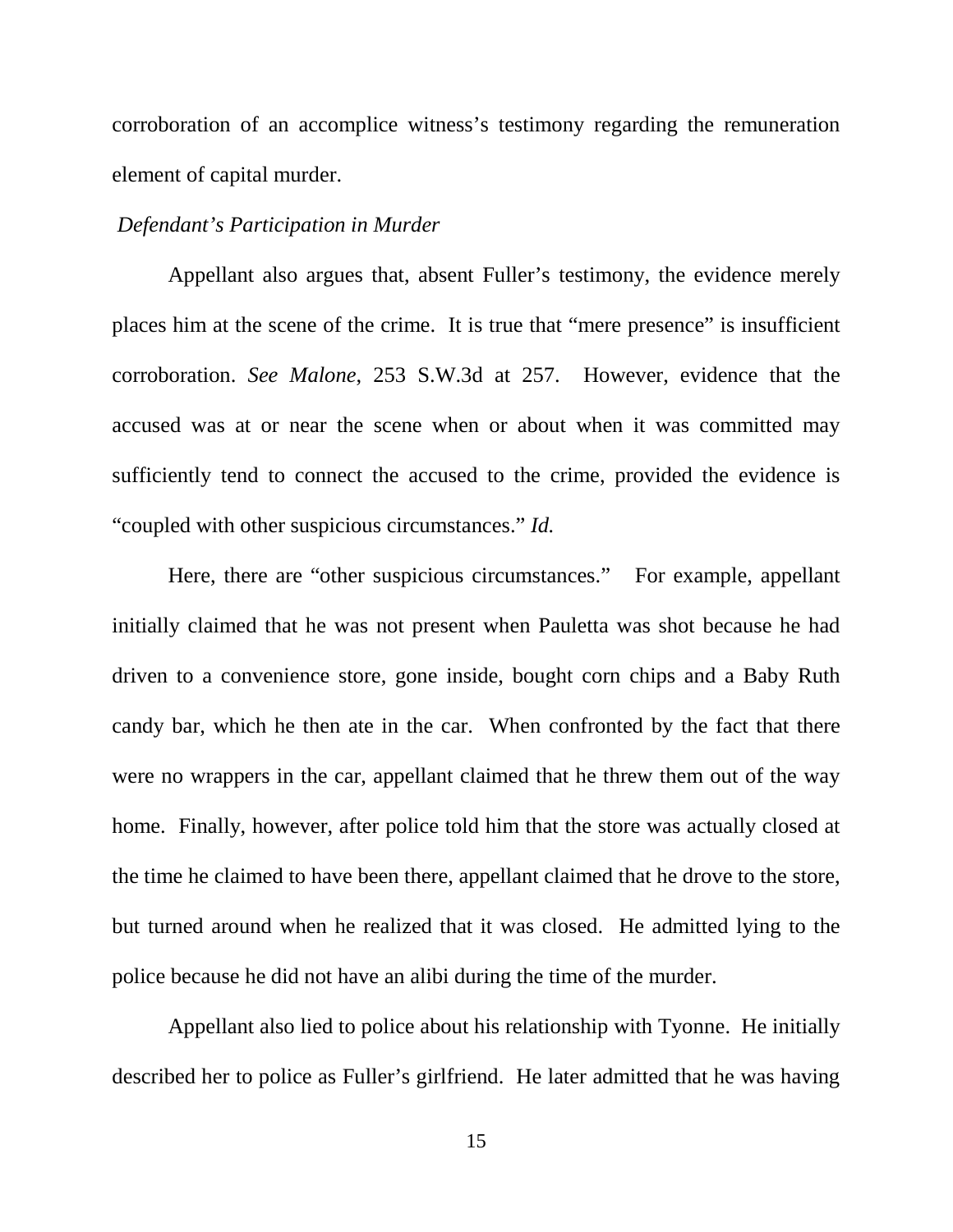an affair with Tyonne at the time of the murder, that he wanted to be with Tyonne, and that he had moved in with her shortly after the murder. This was consistent with the testimony of many other witnesses about the nature of appellant's relationship with Tyonne. This evidence also was inconsistent with appellant's initial representation to police that he and Pauletta had a good relationship.

There was also evidence that appellant had been warned that if the deacons of the church ever had proof that he was involved in an extramarital affair, he would lose his position as pastor at the church.

Fuller testified that appellant promised him a portion of the proceeds from Pauletta's life insurance police. There was evidence from appellant himself that after the murder, he contacted their insurance agent to verify the policy, at which time he learned that he was only the beneficiary of \$30,000, not \$100,000. Fuller testified that appellant relayed this information to him after his discussion with the agent.

There was also physical evidence that appellant was present when Pauletta was murdered, despite his statements to the contrary. Appellant argues that the presence of Pauletta's blood on the car keys in the car, on the grill of the car, and in the house were merely "transferred blood" from holding his wife's body and left on those surfaces after the murder. The jury, however, could have believed as the State argues, that the blood was projected on the front grill during the shooting,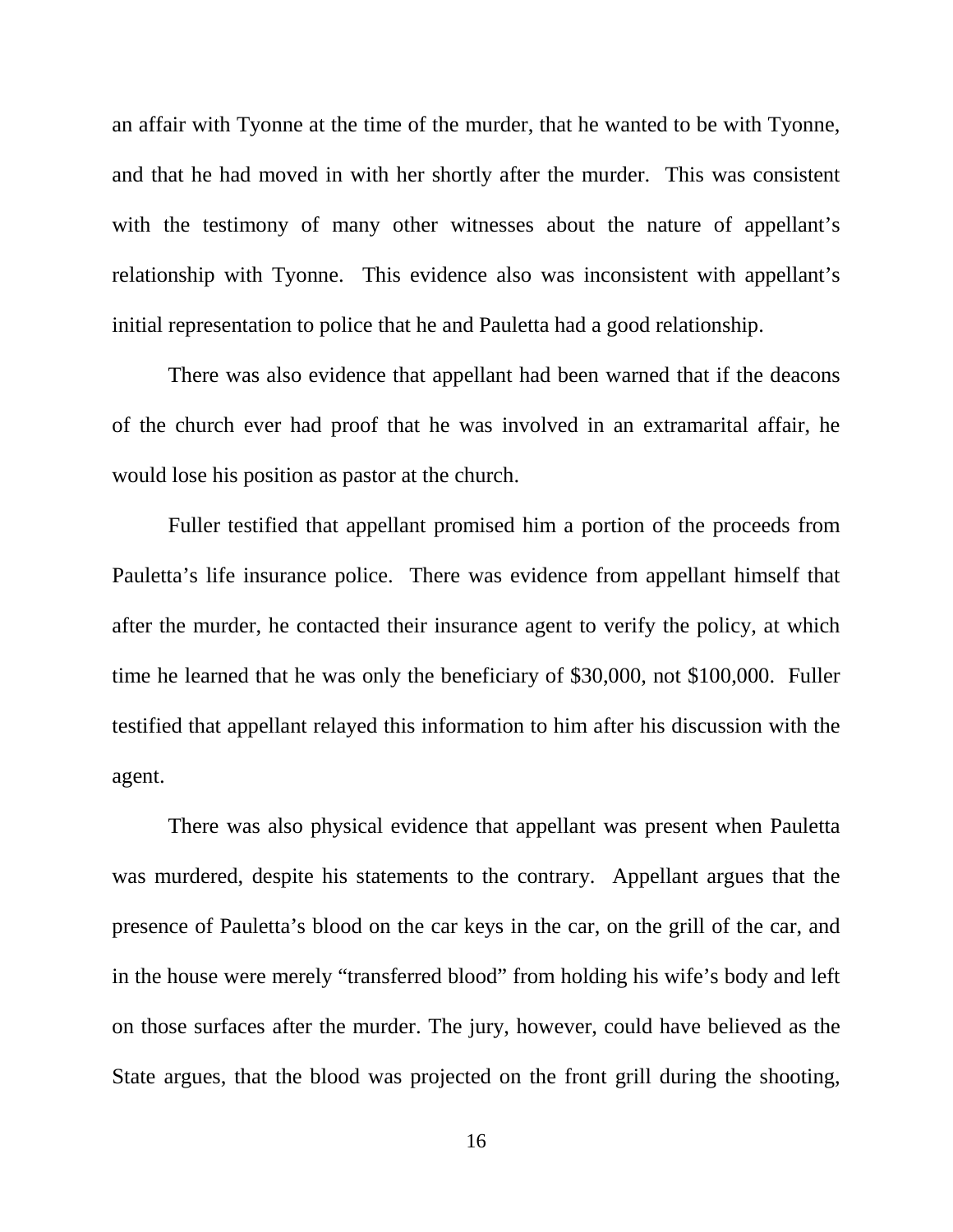and that appellant had gone into his car after coming into contact with Pauletta's blood to start the engine in order to bolster his story that he had just returned from the store.

There was also other physical evidence suggesting that appellant was present during the shooting. Police recovered "a fired projective that was right next to the front tire of appellant's car." Because the projectile had not been run over, police concluded that it was likely that the projectile was ejected while the car was sitting in the driveway rather than appellant stopping his car right next to the projectile without damaging it when he arrived at the scene.

Another witness, Damon Crawford, testified that while he and appellant were examining the burned ruins of their church about a week before Pauletta was killed, appellant said that "now that the church has been burned down, to make his life complete, he got one more thing to get rid of[.]" At that point, Pauletta approached and appellant "got quiet" and stopped talking.

The cumulative testimony about (1) appellant lying to police regarding his whereabouts on the night of the murder, (2) his volatile relationship with Pauletta—including the fact that he had an affair with Tyonne, (3) the evidence that appellant would lose his position in the church if extramarital affairs were exposed, (4) that appellant knew that he was the beneficiary of a life insurance policy on Pauletta and that he checked on the status of that policy shortly after her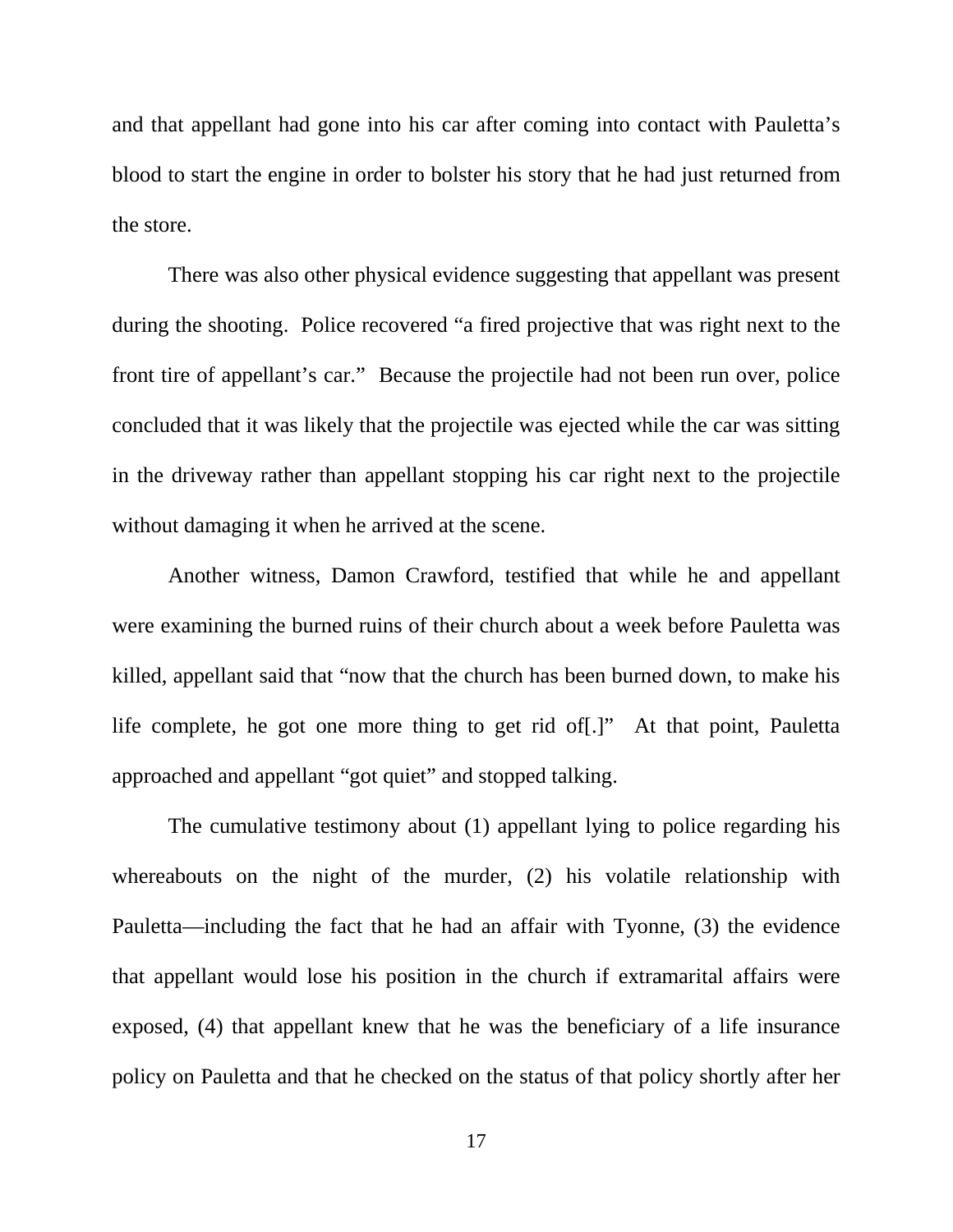death, and (5) physical evidence suggesting, despite his protests to the contrary, that he was physically present during the shooting are all circumstances connecting appellant to the crime, thereby corroborating Fuller's testimony.

We overrule points of error two and three.

## **DENIAL OF MISTRIAL**

In Point of Error Four, Appellant asserts that the trial court erred by denying his motion for mistrial based on an alleged violation of a motion in limine by the State. The trial court granted Appellant's motion in limine and prohibited the State from eliciting evidence regarding appellant's alleged involvement with the arson of the church for which he was the pastor. Appellant directs our attention to the following exchange:

[Prosecutor]: So, May 18th of 2010, the date that you killed Pauletta Burleson, tell me what the beginning of that day was like.

[Fuller]: Him and Ty was still together but they was, like—she had told him he had one more week left but he kept saying he needed more time because him and Pauletta had just set their church of fire and he wanted to play that off—

[Defense Counsel]: Judge, may we approach?

[The Court]: Sure.

[Prosecutor]: I'm sorry. I did not mean for that to come out.

[The Court]: She may not have meant for it to come out but it did come out.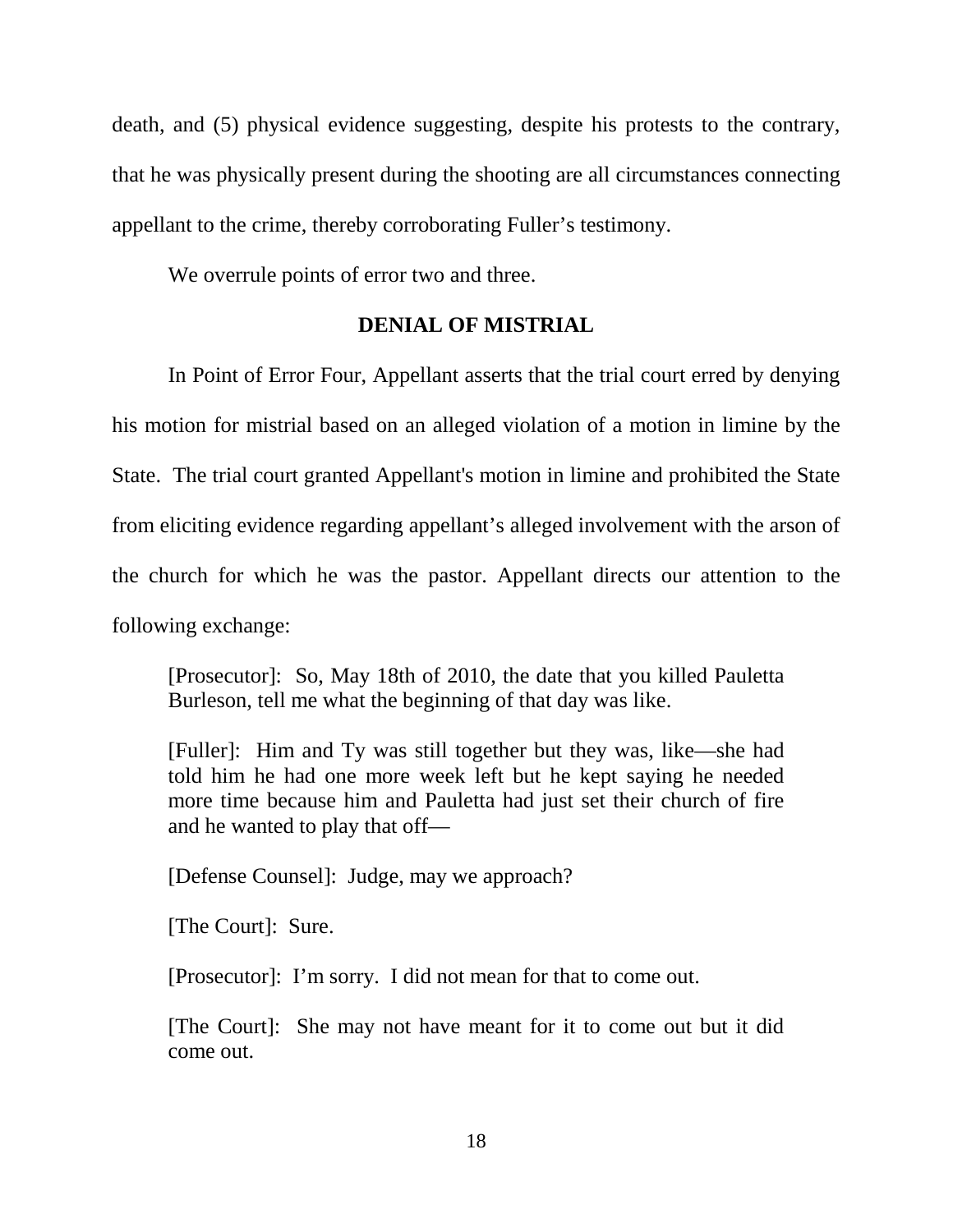[Prosecutor]: I can—I can clear it up in that he was never told by Tracy that he set the church on fire, that he heard other people say it, but that just brings more attention to it.

[The Court]: I think you need to just object. I mean, it certainly wasn't in response to the question at all.

[Defense Counsel]: We, I do object, Judge, but the issue is not whether it was intentionally elicited. It's whether or not this witness knows not to blurt out something that's a subject of a motion in limine. So, I'd at least like you maybe outside the presence of the jury to admonish him again that that's something he can't be doing.

[Recess. Jury not present]:

[The Court]: Right back up here. Don't mention the church burning down. You with me? I don't want to try this case again.

[Fuller]: (nods head affirmatively)

[Defense Counsel]: Judge before you bring the jury back, we're on the record and I'm going to, one, object to this witness' violation of the Court's motion in limine regarding the fire at the church or the allegation that there might have been an arson by Mr. Burleson. The Court had granted my motion in limine as to that issue and this witness, right before we took the break, blurted out before the jury that my client had admitted to him that he had burned the church down. It's a violation of my motion in limine.

[Trial Court]: I think he implicated both the complainant and the defendant, actually.

[Defense Counsel]: He may have, Judge. I'm more concerned about my client.

[The Court]: I understand. I wanted to be clear.

[Defense Counsel]: As a result of that, I'm going to move for a mistrial, Judge. I think it improperly injected the issue of the potential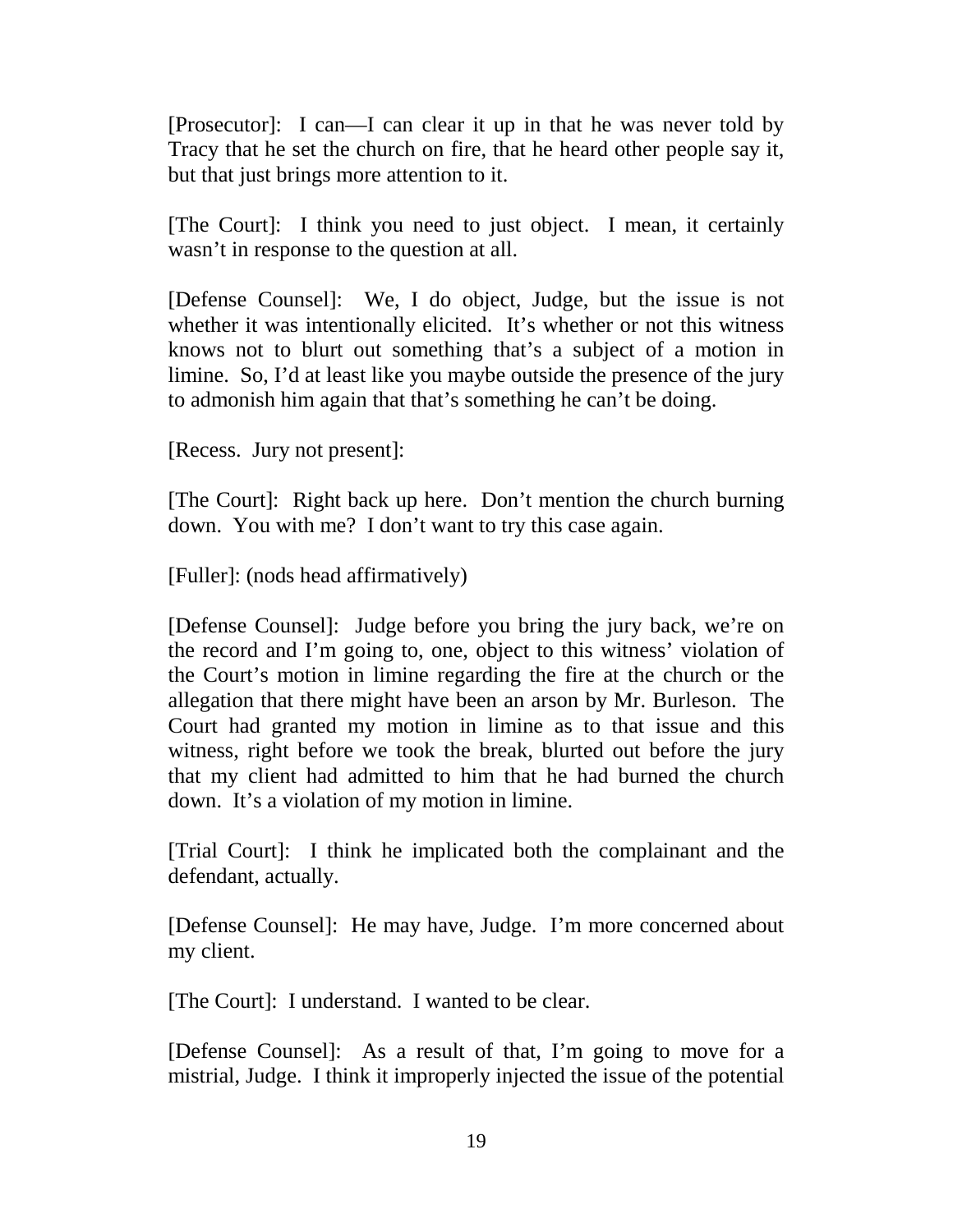arson of this church into this trial which is what the Court's motion in limine was intended to preclude.

[The Court]: And before we broke, you all came to the bench and you did not—I said that you could object because you had not made the objection; so, I did not rule on the objection because one wasn't made.

[Defense Counsel]: Correct.

.

[Trial Court]: So, at that point I instructed not only the State but now I have instructed the witness not to talk about the fire in any way, shape or form.

I do not believe that the—so your objection would be sustained. I don't believe that the—the defendant (sic) was not answering—he was nonresponsive to the question. And so, the Court is going to deny you motion for mistrial.

We review a trial court's ruling on a motion for mistrial for an abuse of discretion. *Hawkins v. State*, 135 S.W.3d 72, 77 (Tex. Crim. App. 2004); *Wead v. State*, 129 S.W.3d 126, 129 (Tex. Crim. App. 2004). An appellate court must uphold the trial court's ruling if it was within the zone of reasonable disagreement. *Wead*, 129 S.W.3d at 129. A mistrial is required only in extreme circumstances where the prejudice is incurable. *Archie v. State*, 221 S.W.3d 695, 699 (Tex. Crim. App. 2007). A mistrial is the trial court's remedy for improper conduct that is so prejudicial that expenditure of further time and expense would be wasteful and futile. *Hawkins*, 135 S.W.3d at 77.

A complaint regarding the admission of evidence may take three forms: (1) a timely, specific objection; (2) a request for an instruction to disregard; and (3) a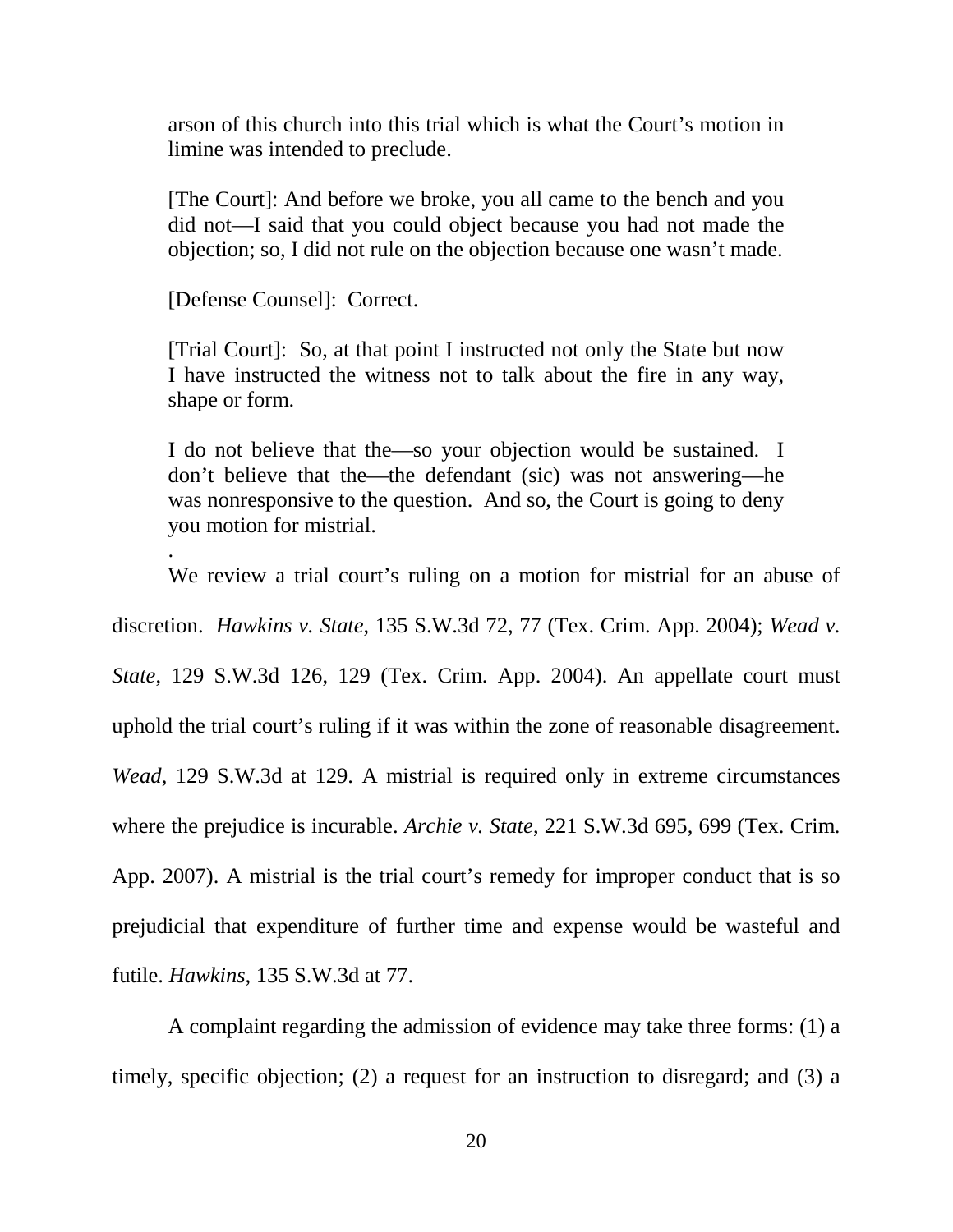motion for mistrial. *See Young v. State*, 137 S.W.3d 65, 69 (Tex. Crim. App. 2004). Each of these methods furthers the policies of preventing and correcting errors and conserving judicial resources. *Id.* An objection serves as a preemptive measure because it prompts the prevention of harmful events. *Id.* An instruction to disregard is a corrective measure because it attempts to cure any harm or prejudice resulting from events that have already occurred. *Id.* In a case where the prejudice is curable, an instruction eliminates the need for a mistrial and serves to conserve judicial resources. *Id.* A mistrial is also a corrective measure but it is reserved for those cases where an objection could not have prevented and an instruction to disregard could not cure the prejudice stemming from an event at trial. *Id.* A party who fails to request an instruction to disregard forfeits appellate review of events that could have been cured by such an instruction. *Id.* at 70. But if an instruction to disregard could have not had that effect, the only suitable remedy is a mistrial, and a motion for a mistrial is the only essential prerequisite to presenting the complaint on appeal. *Id.* When a party's first action is to move for mistrial, as in this case, the scope of appellate review is limited to the question of whether the trial court erred in not taking the most serious action of ending the trial. *Id.* When a defendant moves for mistrial without first requesting an instruction to disregard, as occurred in this case, he will obtain reversal only if the error could not have been cured by an instruction to disregard. *Id.*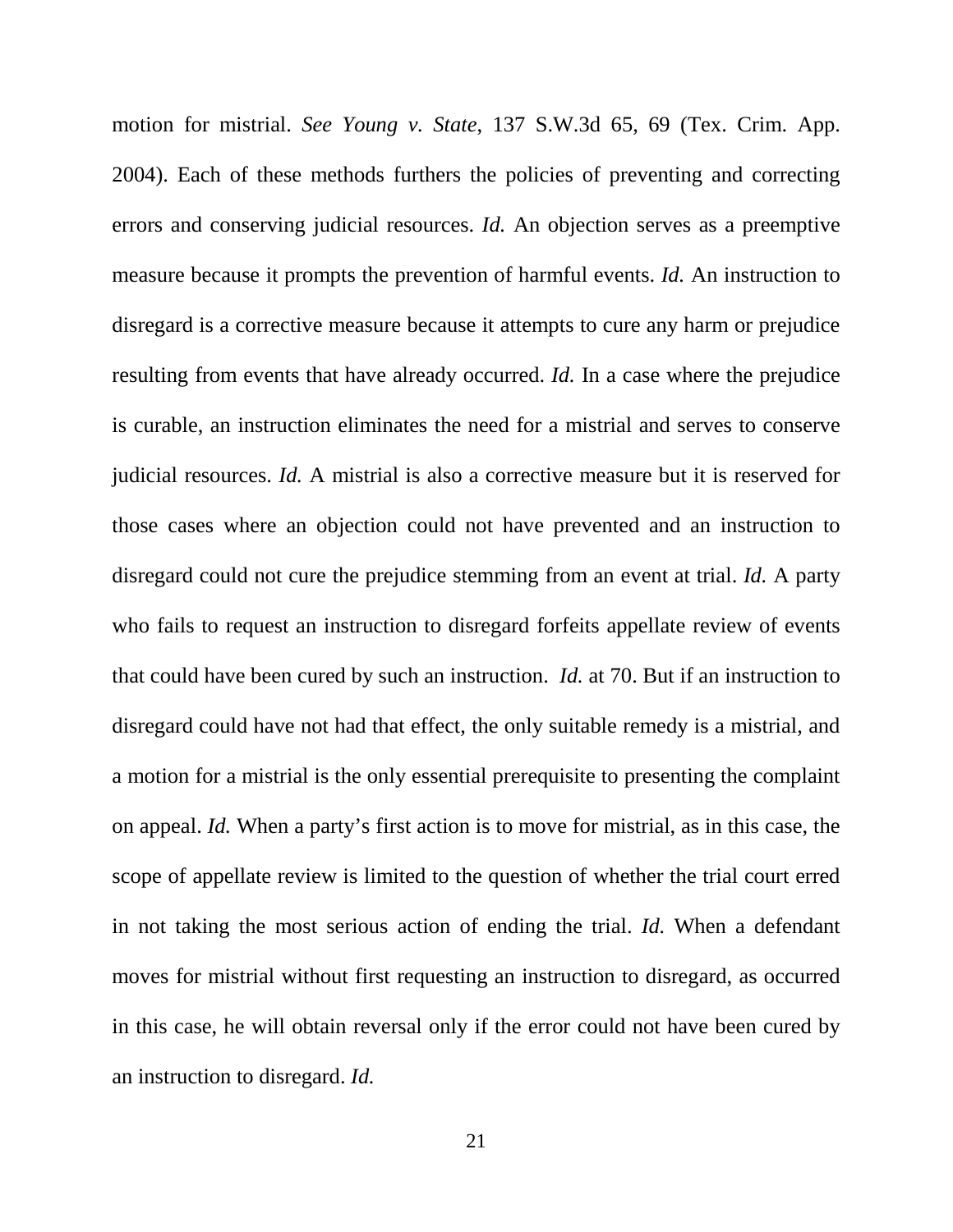Appellant argues that a mistrial was required, and a motion to disregard the error would not have been sufficient, because "Fuller imparted information to the jurors that Mr. Burleson had commented a horrendous act—arson of a place of worship." It is well established that testimony referring to or implying extraneous offenses can be rendered harmless by an instruction to disregard unless they are so clearly calculated to inflame the minds of the jury and are of such a nature as to suggest the impossibility of withdrawing the impression produced. *Kemp v. State*, 846 S.W.2d 289, 308 (Tex. Crim. App. 1992). Whether a witness's improper reference to an extraneous offense warrants a mistrial depends on the particular facts of the case. *Ladd v. State*, 3 S.W.3d 547, 567 (Tex. Crim. App. 1999). Because a mistrial is an extreme remedy, a trial court should declare a mistrial only when the error or misconduct is "highly prejudicial and incurable." *Simpson v. State*, 119 S.W.3d 262, 272 (Tex. Crim. App. 2003); *Hudson v. State*, 179 S.W.3d 731, 738 (Tex. App.—Houston [14th Dist.] 2005, no pet.).

We conclude that Fuller's uninvited, unembellished reference to appellant's alleged involvement with arson of the church was not so inflammatory as to undermine the efficacy a motion to disregard, had one been requested. The State did not intentionally elicit the information. And, although this was the first direct evidence referencing the church fire and appellant's alleged participation in it, the jury had already heard evidence regarding the fire. For example, Damon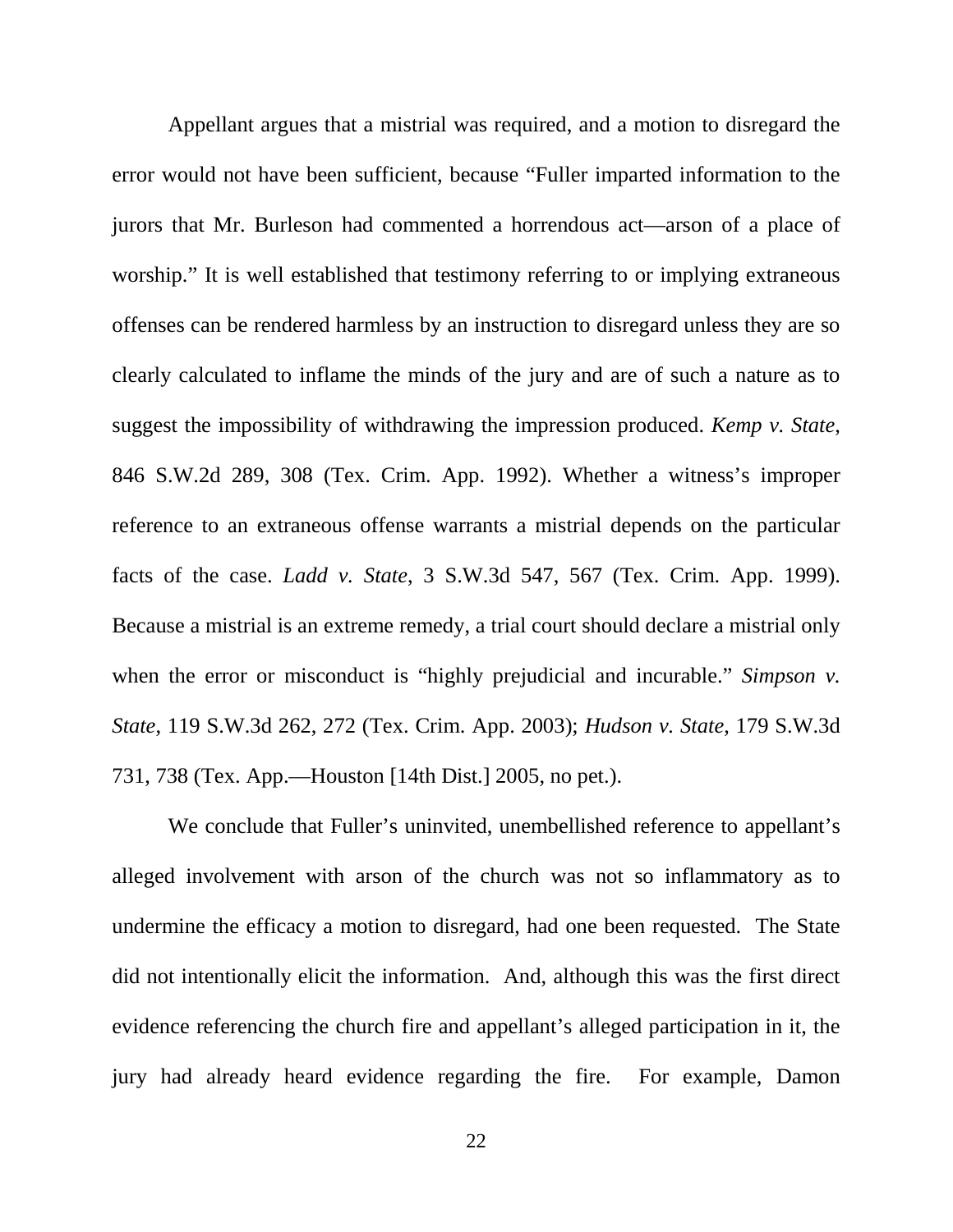Crawford, a deacon at the church, testified, without objection that when he and appellant were inspecting the burned church, appellant "was telling me that now that the church has been burned down, to make his life complete, he got one more thing to get rid of and that's when Sister Burleson walked in; he got quiet." While this testimony did not directly allege appellant's involvement with any arson at the church, it certainly suggested that appellant had gotten rid of the church, and if he got rid of one more thing, i.e., his wife, his life would be complete. There had also been unobjected-to evidence in the form of appellant's statements to the police regarding insurance coverage on the church, with appellant pointing out that he would not benefit financially from burning of the church. Additionally, while arson of a church may be "a horrendous act," as described in appellant's brief, it is not more heinous or inflammatory than the capital murder offense with which appellant was charged. *See Gregory v. State*, 159 S.W.3d 254, 262 (Tex. App.— Beaumont 2005, pet. ref'd).

Therefore, we conclude that Fuller's statement was not clearly calculated to inflame the minds of the jury, nor was it of such a character that it was impossible to remove the harmful impression. Because the error could have been cured by a motion to disregard had one been requested, the trial court did not err by refusing to take the most dramatic remedial measure possible, i.e., granting appellant's motion for mistrial.